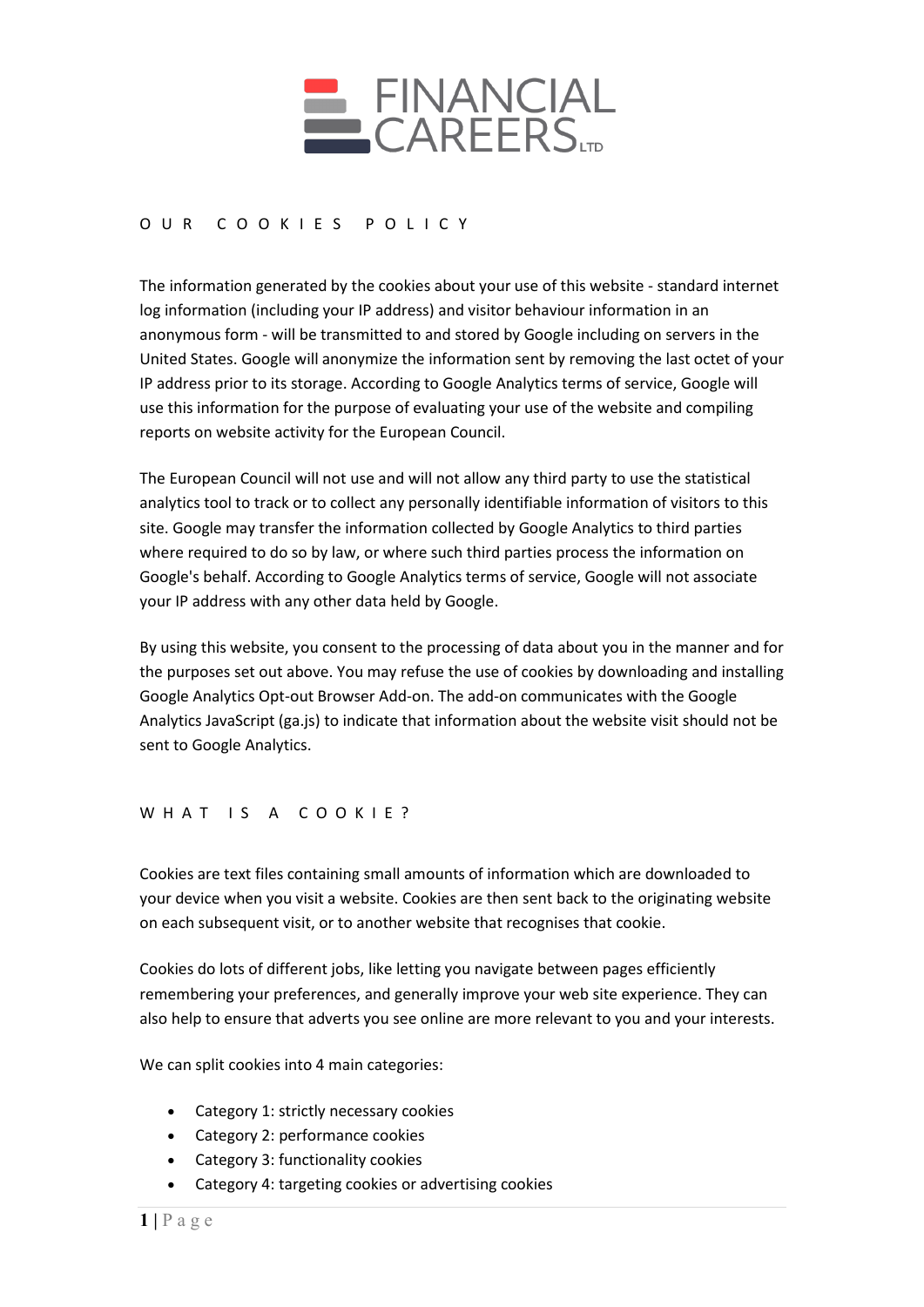

## CATEGORY 1 - STRICTLY NECESSARY COOKIES

These cookies are essential in order to enable you to move around the website and use its features, such as accessing secure areas of the website. Without these cookies services you have asked for, like register for job alerts, cannot be provided.

• Please be aware our site uses this type of cookie

# CATEGORY 2 - PERFORMANCE COOKIES

These cookies collect information about how visitors use a website, for instance which pages visitors go to most often, and if they get error messages from web pages. These cookies don't collect information that identifies a visitor. All information these cookies collect is aggregated and therefore anonymous. It is only used to improve how a website works.

• By using our website and online services, you agree that we can place these types of cookies on your device.

### CATEGORY 3 - FUNCTIONALITY COOKIES

These cookies allow the website to remember choices you make (such as your user name and password) and provide enhanced, more personal features. These cookies can also be used to remember changes you have made to text size, fonts and other parts of web pages that you can customise. They may also be used to provide services you have asked for such as watching a video or commenting on a blog. The information these cookies collect may be anonymous and they cannot track your browsing activity on other websites.

• By using our website and online services, you agree that we can place these types of cookies on your device.

### CATEGORY 4 - TARGETING COOKIES OR ADVERTISING COOKIES

These cookies are used to deliver adverts more relevant to you and your interests. They are also used to limit the number of times you see an advertisement as well as help measure the effectiveness of the advertising campaign. They remember that you have visited a website and this information is shared with other organisations such as advertisers. Quite often targeting or advertising cookies will be linked to site functionality provided by the other organisations.

• We do have links to other web sites and once you access another site through a link that we have provided it is the responsibility of that site to provide information as to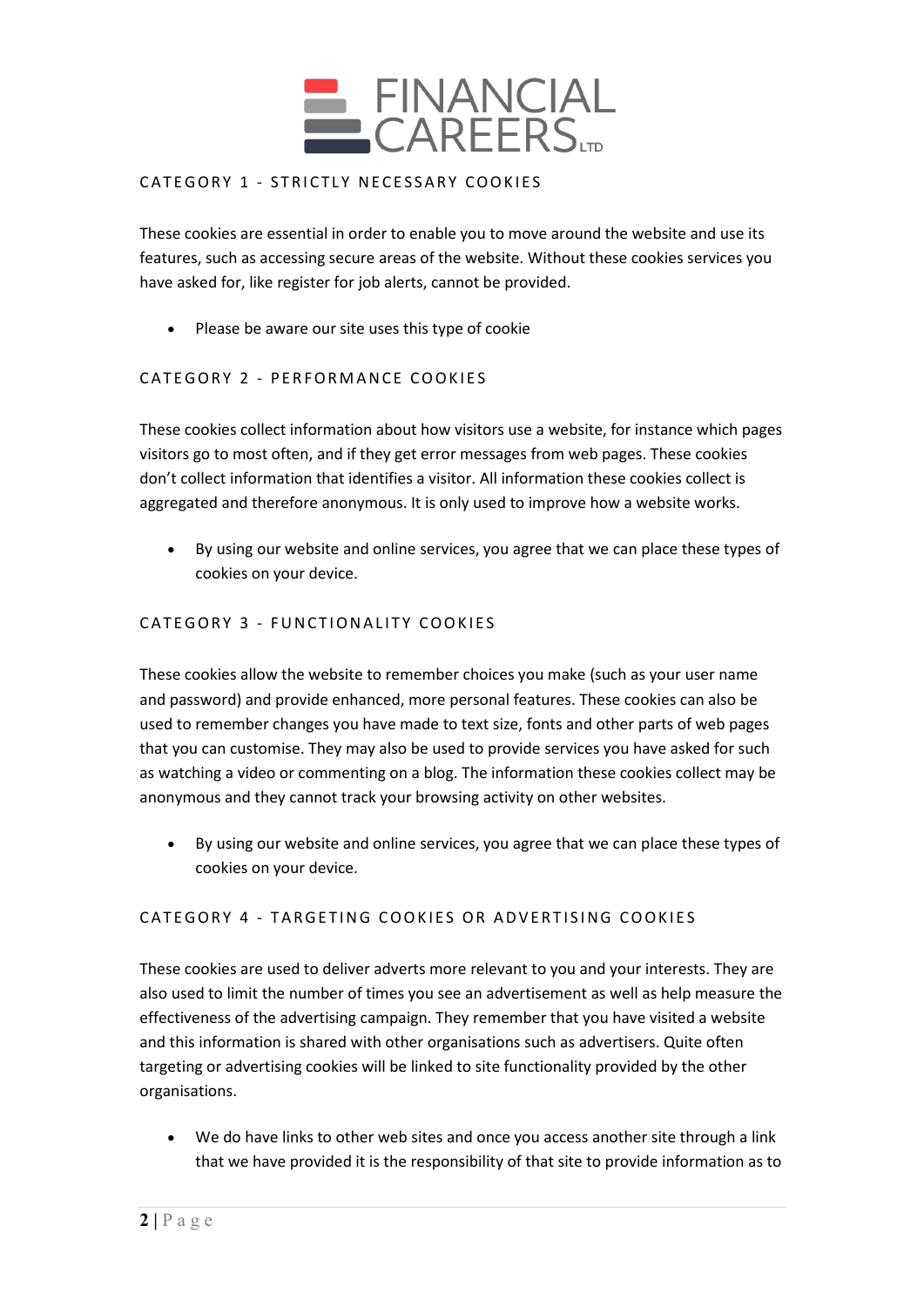

how they use cookies on the respective site. We use the following social media channels that may put category 4 cookies on your device:

- Facebook
- Twitter
- YouTube
- LinkedIn

### WE USE COOKIES TO ENABLE THE FOLLOWING;

### USING FEATURES ON OUR WEBSITES

We use a session cookie called SESSION COOKIE. We do not store private data in it and the cookie is automatically removed when the users session ends.

Cookie name: SESSION\_COOKIE Category: 1 – Strictly necessary cookie Purpose: To retain settings about the current visit to one of websites.

#### FOR MEASURING WEB TRAFFIC

We use a program called Google Analytics, which in turn uses cookies to help us find out how many people visit our website, which pages and parts are most popular, how long people spend in each area and what information people are searching for. All this insight helps us to understand how we can improve our websites.

Cookie name: \_utma

Category: 2 – Performance cookie

Purpose: Saves information about total number of visits to the site, the time of the first visit, previous visit and current visit. This is a persistent cookie with a lifespan of 2 years.

Cookie name: \_utmb

Category: 2 – Performance cookie

Purpose: Used to record information about what happened during the current visit or session, including the ability to tell when a session ends.